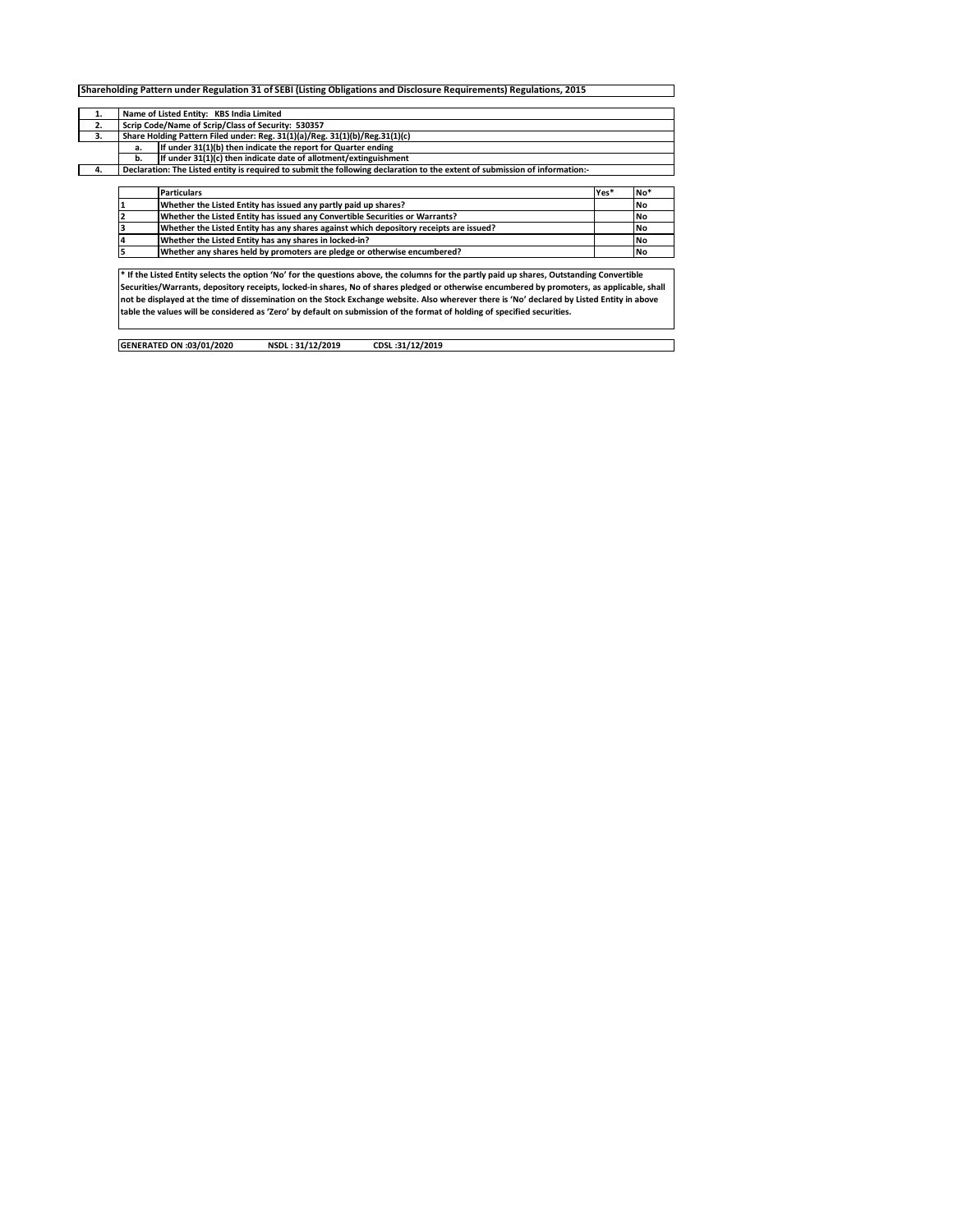|      | <b>KBS India Limited</b>                                    |                  |                    |        |                         |                     |                  |                                                       |   |         |                |                            |                     |           |               |                   |               |          |
|------|-------------------------------------------------------------|------------------|--------------------|--------|-------------------------|---------------------|------------------|-------------------------------------------------------|---|---------|----------------|----------------------------|---------------------|-----------|---------------|-------------------|---------------|----------|
|      | Table I - Summary Statement holding of specified securities |                  |                    |        |                         |                     |                  |                                                       |   |         |                |                            |                     |           |               |                   |               |          |
|      |                                                             |                  |                    |        |                         |                     |                  |                                                       |   |         |                |                            |                     |           |               |                   |               |          |
|      |                                                             |                  |                    |        |                         |                     | Sharehol         | <b>Number of Shares</b><br>Sharehol<br>No. of         |   |         |                |                            |                     |           |               |                   |               |          |
|      |                                                             |                  |                    |        |                         |                     | ding as a        |                                                       |   |         |                | <b>Shares</b>              | ding, as a          |           |               | pledged or        |               |          |
|      |                                                             |                  |                    |        |                         |                     |                  | % of total Number of Voting Rights held in each class |   |         | Underlyin %    |                            | Number of Locked in |           | otherwise     |                   | Number        |          |
|      |                                                             |                  |                    | No. of | No. of                  |                     | no. of           | of securities                                         |   |         |                | assuming                   | shares              |           | encumbered    |                   | of equity     |          |
|      |                                                             |                  | No. of             | Partly | shares                  |                     | shares           |                                                       |   |         | Outstandi full |                            |                     |           |               |                   | shares        |          |
|      |                                                             |                  | fully paid paid-up |        | underlyin               |                     |                  | (calculate No of Voting Rights                        |   |         | ng             | conversio                  |                     | As a % of |               | As a % of held in |               |          |
|      |                                                             | Nos. of          | up equity equity   |        |                         | Total nos. d as per |                  |                                                       |   |         |                | Total as a convertibl n of |                     |           | total         |                   | total         | demateri |
|      |                                                             | sharehold shares |                    | shares | <b>Depositor</b> shares |                     | SCRR,            | Class eg: Class eg:                                   |   |         | % of           |                            | convertib           |           | <b>Shares</b> |                   | <b>Shares</b> | alised   |
|      | Category Category of shareholder                            | ers              | held               | held   | y Receipts held         |                     | 1957)            |                                                       | v | Total   | $(A+B+C)$      | securities e               |                     | No. (a)   | held(b)       | No. (a)           | held(b)       | form     |
|      |                                                             | (III)            | (IV)               | (v)    | (VI)                    | $(VII) =$           | (VIII) As a      |                                                       |   | (IX)    |                | (X)                        | $(XI)$ =            |           | (X  )         |                   | (XIII)        | (XIV)    |
| (A)  | <b>Promoter &amp; Promoter Group</b>                        |                  | 3113128            |        |                         | 3113128             | 36.5340          | 3113128 0                                             |   | 3113128 | 36.5340        |                            | 36.5340             |           | 0.0000        | 10                | 0.0000        | 3113128  |
| (B)  | Public                                                      | 777              | 5408060            |        |                         | 5408060             | 63,4660          | 5408060                                               |   | 5408060 | 63.4660        |                            | 63.4660             |           | 0.0000        | <b>NA</b>         | <b>NA</b>     | 5265525  |
| (C)  | Non Promoter - Non Public                                   |                  |                    |        |                         |                     |                  |                                                       |   |         |                |                            |                     |           | 0.0000        | <b>NA</b>         | <b>NA</b>     |          |
| (C1) | <b>Shares Underlying DRs</b>                                |                  | I٥                 |        |                         |                     | 0.0000           |                                                       |   | ۱о      | 0.0000         |                            | 0.0000              |           | 0.0000        | <b>NA</b>         | <b>NA</b>     |          |
| (C2) | <b>Shares Held By Employee Trust</b>                        |                  | 10                 |        |                         |                     | 0.0000           |                                                       |   | ۱о      | 0.0000         |                            | 0.0000              |           | 0.0000        | <b>INA</b>        | <b>NA</b>     |          |
|      | Total                                                       | 782              | 8521188            |        |                         | 8521188             | 100.0000 8521188 |                                                       |   | 8521188 | 100.0000 0     |                            | 100.0000 0          |           | 0.0000        |                   | 0.0000        | 8378653  |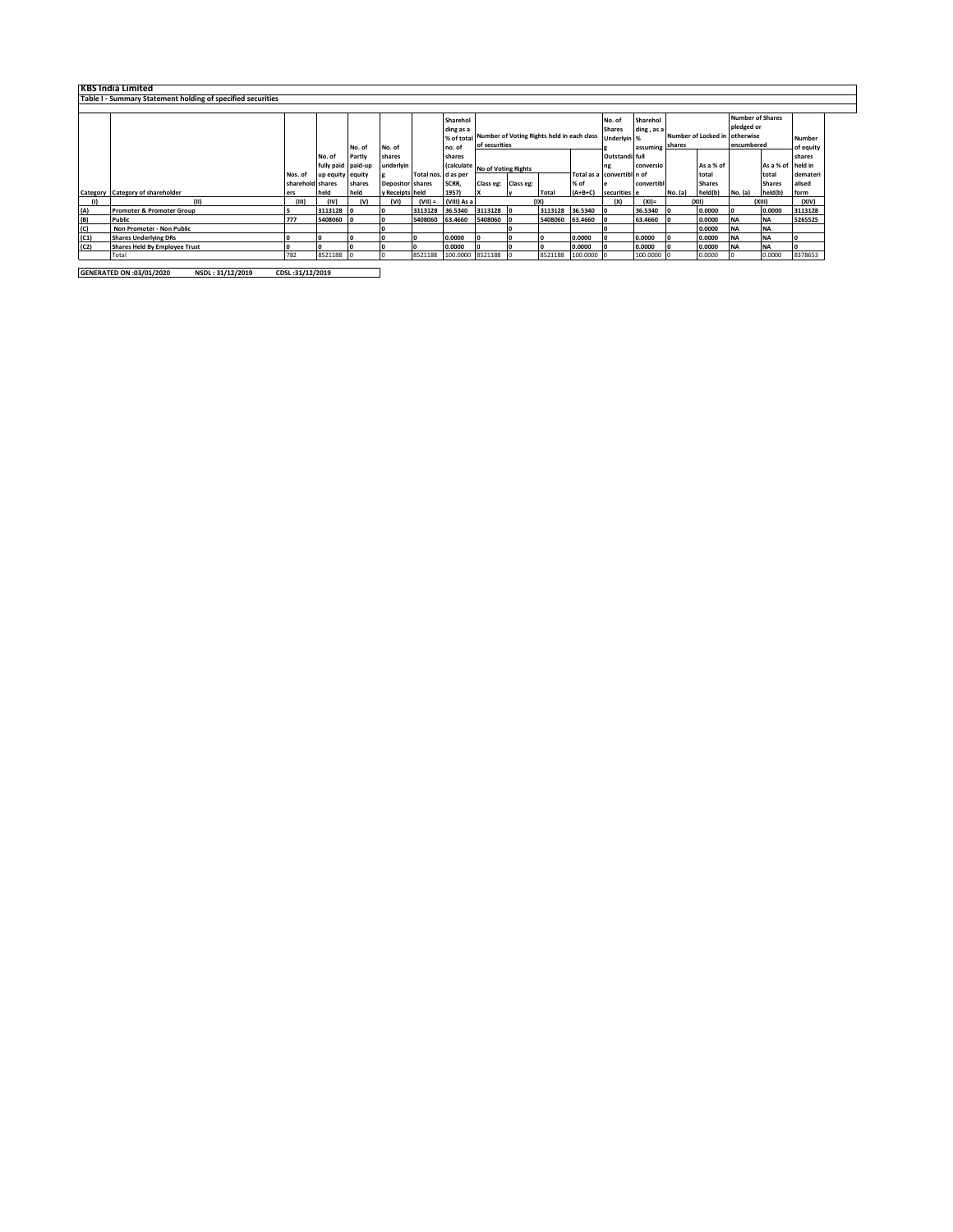|     | <b>KBS India Limited</b>                                                             |            |            |                  |         |                  |              |                                 |                                                             |              |                 |               |                                                 |                               |        |               |                                                                                      |               |                            |
|-----|--------------------------------------------------------------------------------------|------------|------------|------------------|---------|------------------|--------------|---------------------------------|-------------------------------------------------------------|--------------|-----------------|---------------|-------------------------------------------------|-------------------------------|--------|---------------|--------------------------------------------------------------------------------------|---------------|----------------------------|
|     | Table II - Statement showing shareholding pattern of the Promoter and Promoter Group |            |            |                  |         |                  |              |                                 |                                                             |              |                 |               |                                                 |                               |        |               |                                                                                      |               |                            |
|     |                                                                                      |            |            |                  |         |                  |              |                                 |                                                             |              |                 |               |                                                 |                               |        |               |                                                                                      |               |                            |
|     |                                                                                      |            |            |                  |         | No. of<br>shares |              | Sharehol<br>ding %<br>calculate | Number of Voting Rights held in each class<br>of securities |              |                 |               | <b>Shares</b><br>Underlyin a %<br>Outstand full | ding, as<br>assuming          | shares |               | <b>Number of Shares</b><br>pledged or<br>Number of Locked in otherwise<br>encumbered |               | <b>Number</b><br>of equity |
|     |                                                                                      |            |            | No. of           | Partly  | underlyin        |              | d as per                        |                                                             |              |                 |               | ing                                             | conversio                     |        |               |                                                                                      |               | shares                     |
|     |                                                                                      |            |            | fully paid       | paid-up |                  | Total        | SCRR,                           | No of Voting Rights                                         |              |                 |               | convertib in of                                 |                               |        | As a % of     |                                                                                      | As a % of     | held in                    |
|     |                                                                                      |            | Nos. of    | up equity equity |         | Deposito nos.    |              | 1957 As a                       |                                                             |              |                 | Total as a le |                                                 | convertib                     |        | total         |                                                                                      | total         | demateri                   |
|     |                                                                                      |            | sharehol   | shares           | shares  |                  | shares       | % of                            | Class eg: Class eg:                                         |              |                 | % of          | securities le                                   |                               |        | <b>Shares</b> |                                                                                      | <b>Shares</b> | alised                     |
|     | <b>Category &amp; Name of the shareholders</b>                                       | PAN        | ders       | held             | held    | Receipts held    |              | $(A+B+C2)$ X                    |                                                             |              | Total           | $(A+B+C)$     |                                                 | (including securities No. (a) |        | held(b)       | No. (a)                                                                              | held(b)       | form                       |
|     | $\mathbf{u}$                                                                         | (11)       | (III)      | (IV)             | (v)     | (VI)             | $(VII) =$    | (VIII) As a                     |                                                             |              | (1)             |               | (X)                                             | $(XI) =$                      |        | (X  )         |                                                                                      | (X  )         | (XIV)                      |
| (a) | Indian<br><b>Individuals / Hindu Undivided Family</b>                                |            |            | 3113128          |         |                  | 3113128      | 36.5340                         | 3113128                                                     |              | 3113128         | 36.5340       |                                                 | 36.5340                       |        | 0.0000        |                                                                                      | 0.0000        | 3113128                    |
|     | <b>Tushar Suresh Shah</b>                                                            | AABPS6518C |            | 2209688          |         |                  | 2209688      | 25.9317                         | 2209688                                                     |              | 2209688         | 25.9317       |                                                 | 25.9317                       |        | 0.0000        |                                                                                      | 0.0000        | 2209688                    |
|     | Madhu Suresh Shah                                                                    | BRNPS2685C |            | 881220           |         |                  | 881220       | 10.3415                         | 881220                                                      |              | 881220          | 10.3415       |                                                 | 10.3415                       |        | 0.0000        |                                                                                      | 0.0000        | 881220                     |
|     | Tanya Tushar Shah                                                                    | DONPS0249H |            | 20000            |         |                  | 20000        | 0.2347                          | 20000                                                       |              | 20000           | 0.2347        |                                                 | 0.2347                        |        | 0.0000        |                                                                                      | 0.0000        | 20000                      |
|     | Namita Tushar Shah                                                                   | AXSPS3192C |            | 1120             |         |                  | 1120         | 0.0131                          | 1120                                                        |              | 1120            | 0.0131        |                                                 | 0.0131                        |        | 0.0000        |                                                                                      | 0.0000        | 1120                       |
|     | Tanay Tushar Shah                                                                    | CIOPS3101C |            | 1100             |         |                  | 1100         | 0.0129                          | 1100                                                        | $\Omega$     | 1100            | 0.0129        |                                                 | 0.0129                        |        | 0.0000        |                                                                                      | 0.0000        | 1100                       |
| (b) | <b>Central Government / State Government(s)</b>                                      |            |            |                  |         |                  | I٥           | 0.0000                          | I٥                                                          | $\mathbf{a}$ | n               | 0.0000        |                                                 | 0.0000                        |        | 0.0000        |                                                                                      | 0.0000        | I٥                         |
| (c) | <b>Financial Institutions / Banks</b>                                                |            | n          |                  |         |                  | $\mathbf{0}$ | 0.0000                          | I٥                                                          | $\Omega$     |                 | 0.0000        |                                                 | 0.0000                        |        | 0.0000        |                                                                                      | 0.0000        | $\mathbf{0}$               |
| (d) | Any Other (Specify)                                                                  |            |            |                  |         |                  | I٥           | 0.0000                          | l n                                                         | n            |                 | 0.0000        |                                                 | 0.0000                        |        | 0.0000        |                                                                                      | 0.0000        | o                          |
|     | Sub Total (A)(1)                                                                     |            |            | 3113128          |         | $\sqrt{2}$       | 3113128      | 36.5340                         | 3113128                                                     |              | 3113128         | 36.5340       |                                                 | 36.5340                       |        | 0.0000        |                                                                                      | 0.0000        | 3113128                    |
| 2   | Foreign                                                                              |            |            |                  |         |                  |              |                                 |                                                             |              |                 |               |                                                 |                               |        |               |                                                                                      |               |                            |
|     | Individuals (Non-Resident Individuals / Foreign                                      |            |            |                  |         |                  |              |                                 |                                                             |              |                 |               |                                                 |                               |        |               |                                                                                      |               |                            |
| (a) | Individuals)                                                                         |            |            |                  |         |                  | I٥           | 0.0000                          |                                                             | o            |                 | 0.0000        |                                                 | 0.0000                        |        | 0.0000        |                                                                                      | 0.0000        |                            |
| (b) | Government                                                                           |            | n          |                  |         |                  | I٥           | 0.0000                          | l n                                                         | $\mathbf{r}$ |                 | 0.0000        |                                                 | 0.0000                        |        | 0.0000        |                                                                                      | 0.0000        | <b>O</b>                   |
| (c) | <b>Institutions</b>                                                                  |            | $\sqrt{2}$ |                  |         |                  | I٥           | 0.0000                          |                                                             | $\mathbf{a}$ |                 | 0.0000        |                                                 | 0.0000                        |        | 0.0000        |                                                                                      | 0.0000        | l o                        |
| (d) | <b>Foreign Portfolio Investor</b>                                                    |            | n          |                  |         |                  | I٥           | 0.0000                          | I٥                                                          | $\Omega$     |                 | 0.0000        |                                                 | 0.0000                        |        | 0.0000        |                                                                                      | 0.0000        | I٥                         |
| (e) | Any Other (Specify)                                                                  |            | n          |                  |         |                  | I٥           | 0.0000                          | I۵                                                          |              |                 | 0.0000        |                                                 | 0.0000                        |        | 0.0000        |                                                                                      | 0.0000        | I٥                         |
|     | Sub Total (A)(2)                                                                     |            | n          |                  |         |                  | $\mathbf{0}$ | 0.0000                          | I٥                                                          |              |                 | 0.0000        |                                                 | 0.0000                        |        | 0.0000        |                                                                                      | 0.0000        | I٥                         |
|     | Total Shareholding Of Promoter And Promoter Group (A)=                               |            |            |                  |         |                  |              |                                 |                                                             |              |                 |               |                                                 |                               |        |               |                                                                                      |               |                            |
|     | $(A)(1)+(A)(2)$                                                                      |            |            | 3113128          |         | o                |              | 3113128 36.5340 3113128         |                                                             |              | 3113128 36.5340 |               |                                                 | 36.5340                       |        | 0.0000        |                                                                                      | 0.0000        | 3113128                    |

**Details of Shares which remain unclaimed may be given hear along with details such as number of shareholders, outstanding shares held in demat/unclaimed suspense account, voting rights which are frozen etc.**

**Note :**

(1) PAN would not be displayed on website of Stock Exchange(s)<br>(2) The term 'Encumbrance' has the same meaning as assigned under regulation 28(3) of SEBI (Substantial Acquisition of Shares and Takeovers) Regulations, 2011.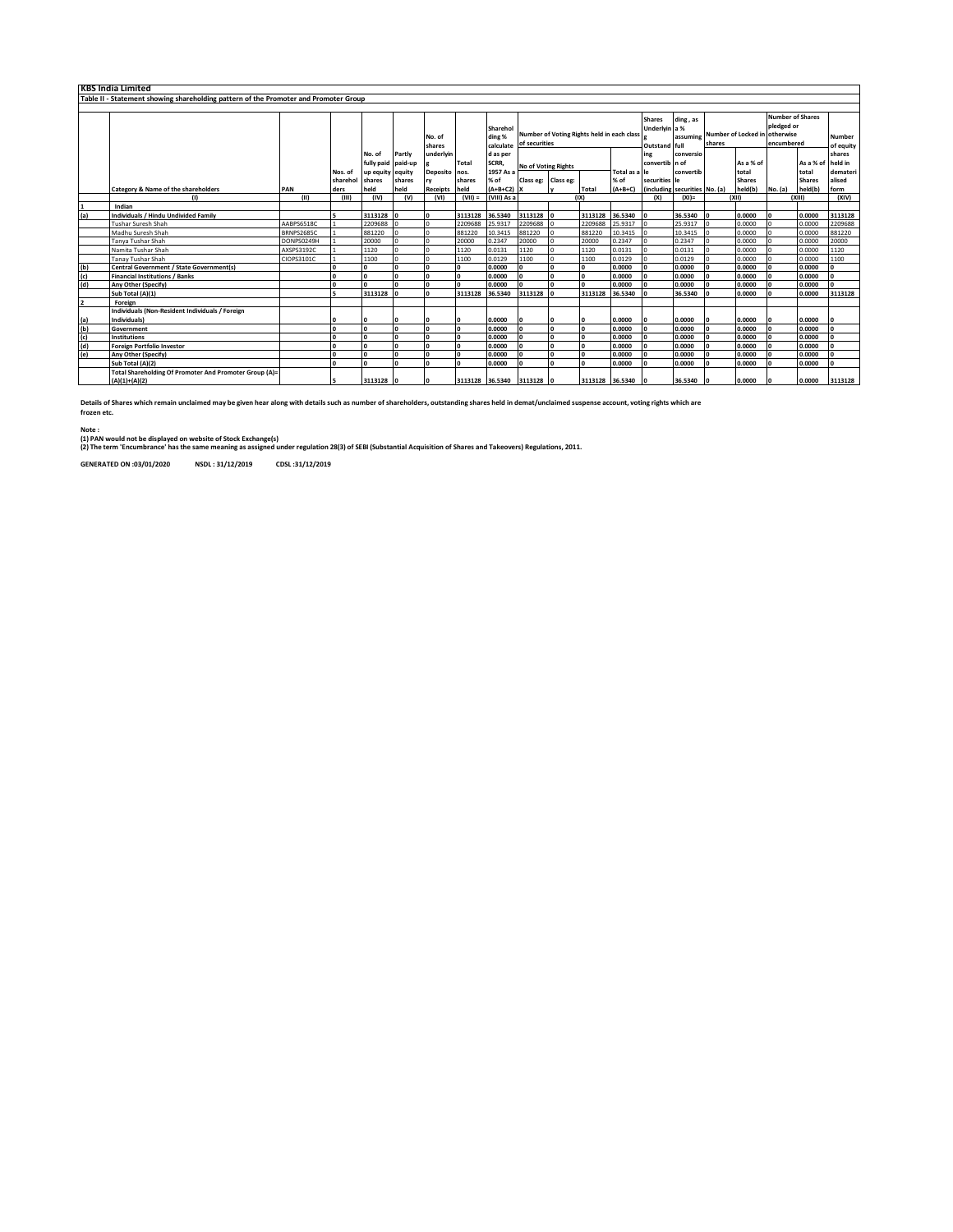| Table III - Statement showing shareholding pattern of the Public shareholder<br><b>Number of Shares</b><br>No. of<br>Sharehol<br>pledged or<br><b>Shares</b><br>ding, as a<br>Sharehol<br>Number of Voting Rights held in each class<br>Number of Locked in<br>otherwise<br>Underlyin %<br>ding %<br>No. of<br>of securities<br>encumbered<br>shares<br>calculate<br>shares<br>assuming<br>Outstandi full<br>No. of<br>Partly<br>underlyin<br>d as per<br>shares<br>SCRR,<br>fully paid<br>As a % of<br>paid-up<br>conversio<br>As a % of<br>held in<br>ng<br>No of Voting Rights<br>1957 As<br>total<br>up equity<br>equity<br><b>Depositor Total nos</b><br><b>Total as</b><br>convertib n of<br>total<br>Nos. of<br>sharehold shares<br>shares<br>shares<br>% of<br>convertib<br><b>Shares</b><br><b>Shares</b><br>alised<br>% of<br>Class eg:<br>Class eg:<br>le<br>Category & Name of the shareholders<br>PAN<br>held<br>held<br>Receipts<br>held<br>$(A+B+C2)$<br>$(A+B+C)$<br>securities<br>No. (a)<br>held(b)<br>No. (a)<br>held(b)<br><b>Total</b><br>form<br>ers<br><b>le</b><br>(VI)<br>(VIII) As a<br>(IX)<br>(XIII)<br>(11)<br>(III)<br>(IV)<br>(V)<br>$(VII) =$<br>(X)<br>$(XI) =$<br>(XII)<br>$\omega$<br><b>Institutions</b><br>(a)<br>(b)<br>(c)<br><b>O</b><br>0.0000<br><b>NA</b><br><b>NA</b><br><b>Mutual Fund</b><br>l o<br>$\Omega$<br>0.0000<br>O<br>0.0000<br>0.0000<br>n<br>$\Omega$<br>0<br>O<br><b>NA</b><br><b>Venture Capital Funds</b><br>I٥<br>$\Omega$<br>0.0000<br>0<br>0.0000<br>0.0000<br>0.0000<br><b>NA</b><br>0<br>$\mathbf 0$<br>$\Omega$<br>O<br>$\Omega$<br>O<br>0.0000<br><b>NA</b><br><b>NA</b><br>o<br>$\Omega$<br><b>n</b><br>0.0000<br>$\mathbf{0}$<br>0.0000<br>0.0000<br><b>Alternate Investment Funds</b><br>I٥<br>n<br>(d)<br>(e)<br>O<br>0.0000<br>O<br>0.0000<br>0.0000<br>0.0000<br><b>NA</b><br><b>NA</b><br>$\Omega$<br>I٥<br>n<br>$\mathbf{o}$<br><b>n</b><br><b>Foreign Venture Capital Investors</b><br><b>NA</b><br>O<br>O<br>0.0000<br>0.0000<br><b>NA</b><br><b>Foreign Portfolio Investor</b><br>I٥<br>$\Omega$<br>I٥<br>0.0000<br>0.0000<br>$\Omega$<br>$\sqrt{2}$<br>n<br>$\Omega$<br>$\frac{f(t)}{g(t)}$<br>$\frac{f(t)}{f(t)}$<br>o<br>$\overline{\mathbf{0}}$<br>o<br>0.0000<br><b>NA</b><br><b>NA</b><br>$\overline{\mathbf{0}}$<br><b>Financial Institutions / Banks</b><br>I٥<br>0.0000<br>$\mathbf 0$<br>0.0000<br>0.0000<br>O<br>$\Omega$<br>0<br><b>NA</b><br><b>NA</b><br>I٥<br>$\Omega$<br>0.0000<br>$\Omega$<br>0.0000<br>0.0000<br>0.0000<br>0<br><b>Insurance Companies</b><br>n<br>$\mathbf 0$<br>$\Omega$<br>0.0000<br><b>NA</b><br><b>NA</b><br>l o<br>$\Omega$<br>$\mathbf{o}$<br>0.0000<br>O<br>0.0000<br>0.0000<br>O<br>Provident Funds/ Pension Funds<br><b>NA</b><br><b>NA</b><br>O<br>0.0000<br>O<br>0.0000<br>0.0000<br>0.0000<br>0<br>Any Other (Specify)<br>l o<br><b>n</b><br>n<br>$\mathbf{o}$<br><b>n</b><br>$\Omega$<br>l o<br>$\Omega$<br>$\Omega$<br>0.0000<br>0<br>0.0000<br><b>NA</b><br><b>NA</b><br>0<br>Sub Total (B)(1)<br>n<br>$\Omega$<br>0.0000<br>0.0000<br>n<br>Central Government/ State Government(s)/<br><b>President of India</b><br>$\overline{\mathbf{z}}$<br>0.0000<br><b>NA</b><br>Sub Total (B)(2)<br>O<br>0.0000<br>$\Omega$<br>0.0000<br>0.0000<br><b>NA</b><br>I٥<br>n<br>n<br>$\mathbf 0$<br>$\Omega$<br><b>Non-Institutions</b><br>(a)<br><b>NA</b><br><b>NA</b><br><b>Individuals</b><br>$\Omega$<br>n<br>. Individual shareholders holding nominal<br>726<br>0.0000<br><b>NA</b><br>share capital up to Rs. 2 lakhs.<br>867112<br>867112<br>10.1760<br>867112<br>867112<br>10.1760<br>10.1760<br><b>NA</b><br>749677<br>$\Omega$<br>$\mathbf 0$<br>ii. Individual shareholders holding nominal<br>20<br>0.0000<br><b>NA</b><br>share capital in excess of Rs. 2 lakhs.<br>4114110<br>4114110<br>48.2809<br>4114110<br>4114110<br>48.2809<br>48.2809<br><b>NA</b><br>4089110<br>596460<br>6.9997<br>6.9997<br><b>NA</b><br><b>NA</b><br><b>BOKPS8623A</b><br>596460<br>596460<br>6.9997<br>596460<br>0.0000<br>596460<br>Jeet Ketan Shah<br>122544<br>122544<br>1.4381<br>122544<br>122544<br>1.4381<br>0.0000<br><b>NA</b><br><b>NA</b><br>122544<br>AGOPK7296J<br>Ò<br>.4381<br>Jignesh Suresh Kanakia<br>$\Omega$<br>395779<br>1.6446<br><b>NA</b><br>AAHPK3948A<br>395779<br>395779<br>4.6446<br>395779<br>4.6446<br>0.0000<br><b>NA</b><br>395779<br>Kalavati Suresh Kanakia<br>$\Omega$<br>$\Omega$<br>900000<br>10.5619<br><b>NA</b><br>AAFPS0285A<br>900000<br>900000<br>10.5619<br>900000<br>10.5619<br>0.0000<br><b>NA</b><br>900000<br>Ketan Babulal Shah<br>$\Omega$<br>$\Omega$<br>463972<br>5.4449<br><b>NA</b><br><b>NA</b><br>463972<br>463972<br>5.4449<br>463972<br>5.4449<br>0.0000<br>463972<br>Sandeep P Shah<br>AAEPS0664E<br><b>NA</b><br>AGPPK1927K<br>157416<br>157416<br>1.8473<br>157416<br>157416<br>1.8473<br>1.8473<br>0.0000<br><b>NA</b><br>157416<br>Vaishali Jignesh Kanakia<br>$\Omega$<br>1047769<br>1047769<br>12.2960<br>12.2960<br>0.0000<br>NA<br><b>NA</b><br>Yogesh H Chandawala<br>AEBPC9469A<br>1047769<br>$\Omega$<br>$\Omega$<br>12.2960<br>1047769<br>1047769<br>(b)<br>0.0000<br>0.0000<br><b>NA</b><br><b>NA</b><br><b>NBFCs registered with RBI</b><br>I٥<br>$\Omega$<br>O<br>$\mathbf{o}$<br>0.0000<br>0.0000<br>0<br>$\Omega$<br>$\mathbf 0$<br>$\Omega$<br>n<br><b>NA</b><br><b>NA</b><br>$\overline{0}$<br>0.0000<br>0.0000<br>0.0000<br>0.0000<br>$\overline{0}$<br>I٥<br>$\mathbf{o}$<br>$\Omega$<br><b>Trust Employee</b><br>$\Omega$<br>$\Omega$<br><b>Overseas Depositories(holding DRs) (balancing</b><br>0.0000<br>0.0000<br><b>NA</b><br>$\frac{d}{d}$<br>figure)<br>l O<br>$\mathbf 0$<br>0.0000<br>0.0000<br><b>NA</b><br>n<br><b>O</b><br>O<br>$\Omega$<br>$\Omega$<br>O<br><b>NA</b><br>31<br>426838<br>O<br>0<br>426838<br>5.0091<br>426838<br>I٥<br>426838<br>5.0091<br>5.0091<br>$\mathbf 0$<br>0.0000<br><b>NA</b><br>426738<br>Any Other (Specify)<br>$\Omega$<br>245624<br>2.8825<br>2.8825<br><b>NA</b><br><b>NA</b><br>17<br>245624<br>245624<br>2.8825<br>245624<br>0.0000<br>245624<br><b>Hindu Undivided Family</b><br>$\Omega$<br>n<br>n<br>186430<br>186430<br>2.1878<br>186430<br>186430<br>2.1878<br>2.1878<br>0.0000<br><b>NA</b><br><b>NA</b><br>186430<br>AAJHM8521K<br>$\Omega$<br>Manoj Bhimshi Gala<br><b>NA</b><br><b>NA</b><br>Non Resident Indians (Repat)<br>69875<br>0<br>69875<br>0.8200<br>69875<br>69875<br>0.8200<br>0.8200<br>0.0000<br>69875<br>1<br>$\mathbf 0$<br>$\mathbf 0$<br>n<br>0.0021<br><b>NA</b><br><b>NA</b><br>180<br>$\Omega$<br>180<br>0.0021<br>180<br>0<br>180<br>0.0021<br>0.0000<br>180<br>$\mathbf{1}$<br>0<br>0 | <b>KBS India Limited</b> |  |  |  |  |  |  |  |  |  |  |  |  |  |  |  |                     |          |
|-------------------------------------------------------------------------------------------------------------------------------------------------------------------------------------------------------------------------------------------------------------------------------------------------------------------------------------------------------------------------------------------------------------------------------------------------------------------------------------------------------------------------------------------------------------------------------------------------------------------------------------------------------------------------------------------------------------------------------------------------------------------------------------------------------------------------------------------------------------------------------------------------------------------------------------------------------------------------------------------------------------------------------------------------------------------------------------------------------------------------------------------------------------------------------------------------------------------------------------------------------------------------------------------------------------------------------------------------------------------------------------------------------------------------------------------------------------------------------------------------------------------------------------------------------------------------------------------------------------------------------------------------------------------------------------------------------------------------------------------------------------------------------------------------------------------------------------------------------------------------------------------------------------------------------------------------------------------------------------------------------------------------------------------------------------------------------------------------------------------------------------------------------------------------------------------------------------------------------------------------------------------------------------------------------------------------------------------------------------------------------------------------------------------------------------------------------------------------------------------------------------------------------------------------------------------------------------------------------------------------------------------------------------------------------------------------------------------------------------------------------------------------------------------------------------------------------------------------------------------------------------------------------------------------------------------------------------------------------------------------------------------------------------------------------------------------------------------------------------------------------------------------------------------------------------------------------------------------------------------------------------------------------------------------------------------------------------------------------------------------------------------------------------------------------------------------------------------------------------------------------------------------------------------------------------------------------------------------------------------------------------------------------------------------------------------------------------------------------------------------------------------------------------------------------------------------------------------------------------------------------------------------------------------------------------------------------------------------------------------------------------------------------------------------------------------------------------------------------------------------------------------------------------------------------------------------------------------------------------------------------------------------------------------------------------------------------------------------------------------------------------------------------------------------------------------------------------------------------------------------------------------------------------------------------------------------------------------------------------------------------------------------------------------------------------------------------------------------------------------------------------------------------------------------------------------------------------------------------------------------------------------------------------------------------------------------------------------------------------------------------------------------------------------------------------------------------------------------------------------------------------------------------------------------------------------------------------------------------------------------------------------------------------------------------------------------------------------------------------------------------------------------------------------------------------------------------------------------------------------------------------------------------------------------------------------------------------------------------------------------------------------------------------------------------------------------------------------------------------------------------------------------------------------------------------------------------------------------------------------------------------------------------------------------------------------------------------------------------------------------------------------------------------------------------------------------------------------------------------------------------------------------------------------------------------------------------------------------------------------------------------------------------------------------------------------------------------------------------------------------------------------------------------------------------------------------------------------------------------------------------------------------------------------------------------------------------------------------------------------------------------------------------------------|--------------------------|--|--|--|--|--|--|--|--|--|--|--|--|--|--|--|---------------------|----------|
|                                                                                                                                                                                                                                                                                                                                                                                                                                                                                                                                                                                                                                                                                                                                                                                                                                                                                                                                                                                                                                                                                                                                                                                                                                                                                                                                                                                                                                                                                                                                                                                                                                                                                                                                                                                                                                                                                                                                                                                                                                                                                                                                                                                                                                                                                                                                                                                                                                                                                                                                                                                                                                                                                                                                                                                                                                                                                                                                                                                                                                                                                                                                                                                                                                                                                                                                                                                                                                                                                                                                                                                                                                                                                                                                                                                                                                                                                                                                                                                                                                                                                                                                                                                                                                                                                                                                                                                                                                                                                                                                                                                                                                                                                                                                                                                                                                                                                                                                                                                                                                                                                                                                                                                                                                                                                                                                                                                                                                                                                                                                                                                                                                                                                                                                                                                                                                                                                                                                                                                                                                                                                                                                                                                                                                                                                                                                                                                                                                                                                                                                                                                                                                                                   |                          |  |  |  |  |  |  |  |  |  |  |  |  |  |  |  |                     |          |
|                                                                                                                                                                                                                                                                                                                                                                                                                                                                                                                                                                                                                                                                                                                                                                                                                                                                                                                                                                                                                                                                                                                                                                                                                                                                                                                                                                                                                                                                                                                                                                                                                                                                                                                                                                                                                                                                                                                                                                                                                                                                                                                                                                                                                                                                                                                                                                                                                                                                                                                                                                                                                                                                                                                                                                                                                                                                                                                                                                                                                                                                                                                                                                                                                                                                                                                                                                                                                                                                                                                                                                                                                                                                                                                                                                                                                                                                                                                                                                                                                                                                                                                                                                                                                                                                                                                                                                                                                                                                                                                                                                                                                                                                                                                                                                                                                                                                                                                                                                                                                                                                                                                                                                                                                                                                                                                                                                                                                                                                                                                                                                                                                                                                                                                                                                                                                                                                                                                                                                                                                                                                                                                                                                                                                                                                                                                                                                                                                                                                                                                                                                                                                                                                   |                          |  |  |  |  |  |  |  |  |  |  |  |  |  |  |  |                     |          |
|                                                                                                                                                                                                                                                                                                                                                                                                                                                                                                                                                                                                                                                                                                                                                                                                                                                                                                                                                                                                                                                                                                                                                                                                                                                                                                                                                                                                                                                                                                                                                                                                                                                                                                                                                                                                                                                                                                                                                                                                                                                                                                                                                                                                                                                                                                                                                                                                                                                                                                                                                                                                                                                                                                                                                                                                                                                                                                                                                                                                                                                                                                                                                                                                                                                                                                                                                                                                                                                                                                                                                                                                                                                                                                                                                                                                                                                                                                                                                                                                                                                                                                                                                                                                                                                                                                                                                                                                                                                                                                                                                                                                                                                                                                                                                                                                                                                                                                                                                                                                                                                                                                                                                                                                                                                                                                                                                                                                                                                                                                                                                                                                                                                                                                                                                                                                                                                                                                                                                                                                                                                                                                                                                                                                                                                                                                                                                                                                                                                                                                                                                                                                                                                                   |                          |  |  |  |  |  |  |  |  |  |  |  |  |  |  |  | Number<br>of equity |          |
|                                                                                                                                                                                                                                                                                                                                                                                                                                                                                                                                                                                                                                                                                                                                                                                                                                                                                                                                                                                                                                                                                                                                                                                                                                                                                                                                                                                                                                                                                                                                                                                                                                                                                                                                                                                                                                                                                                                                                                                                                                                                                                                                                                                                                                                                                                                                                                                                                                                                                                                                                                                                                                                                                                                                                                                                                                                                                                                                                                                                                                                                                                                                                                                                                                                                                                                                                                                                                                                                                                                                                                                                                                                                                                                                                                                                                                                                                                                                                                                                                                                                                                                                                                                                                                                                                                                                                                                                                                                                                                                                                                                                                                                                                                                                                                                                                                                                                                                                                                                                                                                                                                                                                                                                                                                                                                                                                                                                                                                                                                                                                                                                                                                                                                                                                                                                                                                                                                                                                                                                                                                                                                                                                                                                                                                                                                                                                                                                                                                                                                                                                                                                                                                                   |                          |  |  |  |  |  |  |  |  |  |  |  |  |  |  |  |                     |          |
|                                                                                                                                                                                                                                                                                                                                                                                                                                                                                                                                                                                                                                                                                                                                                                                                                                                                                                                                                                                                                                                                                                                                                                                                                                                                                                                                                                                                                                                                                                                                                                                                                                                                                                                                                                                                                                                                                                                                                                                                                                                                                                                                                                                                                                                                                                                                                                                                                                                                                                                                                                                                                                                                                                                                                                                                                                                                                                                                                                                                                                                                                                                                                                                                                                                                                                                                                                                                                                                                                                                                                                                                                                                                                                                                                                                                                                                                                                                                                                                                                                                                                                                                                                                                                                                                                                                                                                                                                                                                                                                                                                                                                                                                                                                                                                                                                                                                                                                                                                                                                                                                                                                                                                                                                                                                                                                                                                                                                                                                                                                                                                                                                                                                                                                                                                                                                                                                                                                                                                                                                                                                                                                                                                                                                                                                                                                                                                                                                                                                                                                                                                                                                                                                   |                          |  |  |  |  |  |  |  |  |  |  |  |  |  |  |  |                     |          |
|                                                                                                                                                                                                                                                                                                                                                                                                                                                                                                                                                                                                                                                                                                                                                                                                                                                                                                                                                                                                                                                                                                                                                                                                                                                                                                                                                                                                                                                                                                                                                                                                                                                                                                                                                                                                                                                                                                                                                                                                                                                                                                                                                                                                                                                                                                                                                                                                                                                                                                                                                                                                                                                                                                                                                                                                                                                                                                                                                                                                                                                                                                                                                                                                                                                                                                                                                                                                                                                                                                                                                                                                                                                                                                                                                                                                                                                                                                                                                                                                                                                                                                                                                                                                                                                                                                                                                                                                                                                                                                                                                                                                                                                                                                                                                                                                                                                                                                                                                                                                                                                                                                                                                                                                                                                                                                                                                                                                                                                                                                                                                                                                                                                                                                                                                                                                                                                                                                                                                                                                                                                                                                                                                                                                                                                                                                                                                                                                                                                                                                                                                                                                                                                                   |                          |  |  |  |  |  |  |  |  |  |  |  |  |  |  |  |                     | demateri |
|                                                                                                                                                                                                                                                                                                                                                                                                                                                                                                                                                                                                                                                                                                                                                                                                                                                                                                                                                                                                                                                                                                                                                                                                                                                                                                                                                                                                                                                                                                                                                                                                                                                                                                                                                                                                                                                                                                                                                                                                                                                                                                                                                                                                                                                                                                                                                                                                                                                                                                                                                                                                                                                                                                                                                                                                                                                                                                                                                                                                                                                                                                                                                                                                                                                                                                                                                                                                                                                                                                                                                                                                                                                                                                                                                                                                                                                                                                                                                                                                                                                                                                                                                                                                                                                                                                                                                                                                                                                                                                                                                                                                                                                                                                                                                                                                                                                                                                                                                                                                                                                                                                                                                                                                                                                                                                                                                                                                                                                                                                                                                                                                                                                                                                                                                                                                                                                                                                                                                                                                                                                                                                                                                                                                                                                                                                                                                                                                                                                                                                                                                                                                                                                                   |                          |  |  |  |  |  |  |  |  |  |  |  |  |  |  |  |                     |          |
|                                                                                                                                                                                                                                                                                                                                                                                                                                                                                                                                                                                                                                                                                                                                                                                                                                                                                                                                                                                                                                                                                                                                                                                                                                                                                                                                                                                                                                                                                                                                                                                                                                                                                                                                                                                                                                                                                                                                                                                                                                                                                                                                                                                                                                                                                                                                                                                                                                                                                                                                                                                                                                                                                                                                                                                                                                                                                                                                                                                                                                                                                                                                                                                                                                                                                                                                                                                                                                                                                                                                                                                                                                                                                                                                                                                                                                                                                                                                                                                                                                                                                                                                                                                                                                                                                                                                                                                                                                                                                                                                                                                                                                                                                                                                                                                                                                                                                                                                                                                                                                                                                                                                                                                                                                                                                                                                                                                                                                                                                                                                                                                                                                                                                                                                                                                                                                                                                                                                                                                                                                                                                                                                                                                                                                                                                                                                                                                                                                                                                                                                                                                                                                                                   |                          |  |  |  |  |  |  |  |  |  |  |  |  |  |  |  |                     |          |
|                                                                                                                                                                                                                                                                                                                                                                                                                                                                                                                                                                                                                                                                                                                                                                                                                                                                                                                                                                                                                                                                                                                                                                                                                                                                                                                                                                                                                                                                                                                                                                                                                                                                                                                                                                                                                                                                                                                                                                                                                                                                                                                                                                                                                                                                                                                                                                                                                                                                                                                                                                                                                                                                                                                                                                                                                                                                                                                                                                                                                                                                                                                                                                                                                                                                                                                                                                                                                                                                                                                                                                                                                                                                                                                                                                                                                                                                                                                                                                                                                                                                                                                                                                                                                                                                                                                                                                                                                                                                                                                                                                                                                                                                                                                                                                                                                                                                                                                                                                                                                                                                                                                                                                                                                                                                                                                                                                                                                                                                                                                                                                                                                                                                                                                                                                                                                                                                                                                                                                                                                                                                                                                                                                                                                                                                                                                                                                                                                                                                                                                                                                                                                                                                   |                          |  |  |  |  |  |  |  |  |  |  |  |  |  |  |  |                     | (X V)    |
|                                                                                                                                                                                                                                                                                                                                                                                                                                                                                                                                                                                                                                                                                                                                                                                                                                                                                                                                                                                                                                                                                                                                                                                                                                                                                                                                                                                                                                                                                                                                                                                                                                                                                                                                                                                                                                                                                                                                                                                                                                                                                                                                                                                                                                                                                                                                                                                                                                                                                                                                                                                                                                                                                                                                                                                                                                                                                                                                                                                                                                                                                                                                                                                                                                                                                                                                                                                                                                                                                                                                                                                                                                                                                                                                                                                                                                                                                                                                                                                                                                                                                                                                                                                                                                                                                                                                                                                                                                                                                                                                                                                                                                                                                                                                                                                                                                                                                                                                                                                                                                                                                                                                                                                                                                                                                                                                                                                                                                                                                                                                                                                                                                                                                                                                                                                                                                                                                                                                                                                                                                                                                                                                                                                                                                                                                                                                                                                                                                                                                                                                                                                                                                                                   |                          |  |  |  |  |  |  |  |  |  |  |  |  |  |  |  |                     |          |
|                                                                                                                                                                                                                                                                                                                                                                                                                                                                                                                                                                                                                                                                                                                                                                                                                                                                                                                                                                                                                                                                                                                                                                                                                                                                                                                                                                                                                                                                                                                                                                                                                                                                                                                                                                                                                                                                                                                                                                                                                                                                                                                                                                                                                                                                                                                                                                                                                                                                                                                                                                                                                                                                                                                                                                                                                                                                                                                                                                                                                                                                                                                                                                                                                                                                                                                                                                                                                                                                                                                                                                                                                                                                                                                                                                                                                                                                                                                                                                                                                                                                                                                                                                                                                                                                                                                                                                                                                                                                                                                                                                                                                                                                                                                                                                                                                                                                                                                                                                                                                                                                                                                                                                                                                                                                                                                                                                                                                                                                                                                                                                                                                                                                                                                                                                                                                                                                                                                                                                                                                                                                                                                                                                                                                                                                                                                                                                                                                                                                                                                                                                                                                                                                   |                          |  |  |  |  |  |  |  |  |  |  |  |  |  |  |  |                     |          |
|                                                                                                                                                                                                                                                                                                                                                                                                                                                                                                                                                                                                                                                                                                                                                                                                                                                                                                                                                                                                                                                                                                                                                                                                                                                                                                                                                                                                                                                                                                                                                                                                                                                                                                                                                                                                                                                                                                                                                                                                                                                                                                                                                                                                                                                                                                                                                                                                                                                                                                                                                                                                                                                                                                                                                                                                                                                                                                                                                                                                                                                                                                                                                                                                                                                                                                                                                                                                                                                                                                                                                                                                                                                                                                                                                                                                                                                                                                                                                                                                                                                                                                                                                                                                                                                                                                                                                                                                                                                                                                                                                                                                                                                                                                                                                                                                                                                                                                                                                                                                                                                                                                                                                                                                                                                                                                                                                                                                                                                                                                                                                                                                                                                                                                                                                                                                                                                                                                                                                                                                                                                                                                                                                                                                                                                                                                                                                                                                                                                                                                                                                                                                                                                                   |                          |  |  |  |  |  |  |  |  |  |  |  |  |  |  |  |                     |          |
|                                                                                                                                                                                                                                                                                                                                                                                                                                                                                                                                                                                                                                                                                                                                                                                                                                                                                                                                                                                                                                                                                                                                                                                                                                                                                                                                                                                                                                                                                                                                                                                                                                                                                                                                                                                                                                                                                                                                                                                                                                                                                                                                                                                                                                                                                                                                                                                                                                                                                                                                                                                                                                                                                                                                                                                                                                                                                                                                                                                                                                                                                                                                                                                                                                                                                                                                                                                                                                                                                                                                                                                                                                                                                                                                                                                                                                                                                                                                                                                                                                                                                                                                                                                                                                                                                                                                                                                                                                                                                                                                                                                                                                                                                                                                                                                                                                                                                                                                                                                                                                                                                                                                                                                                                                                                                                                                                                                                                                                                                                                                                                                                                                                                                                                                                                                                                                                                                                                                                                                                                                                                                                                                                                                                                                                                                                                                                                                                                                                                                                                                                                                                                                                                   |                          |  |  |  |  |  |  |  |  |  |  |  |  |  |  |  |                     |          |
|                                                                                                                                                                                                                                                                                                                                                                                                                                                                                                                                                                                                                                                                                                                                                                                                                                                                                                                                                                                                                                                                                                                                                                                                                                                                                                                                                                                                                                                                                                                                                                                                                                                                                                                                                                                                                                                                                                                                                                                                                                                                                                                                                                                                                                                                                                                                                                                                                                                                                                                                                                                                                                                                                                                                                                                                                                                                                                                                                                                                                                                                                                                                                                                                                                                                                                                                                                                                                                                                                                                                                                                                                                                                                                                                                                                                                                                                                                                                                                                                                                                                                                                                                                                                                                                                                                                                                                                                                                                                                                                                                                                                                                                                                                                                                                                                                                                                                                                                                                                                                                                                                                                                                                                                                                                                                                                                                                                                                                                                                                                                                                                                                                                                                                                                                                                                                                                                                                                                                                                                                                                                                                                                                                                                                                                                                                                                                                                                                                                                                                                                                                                                                                                                   |                          |  |  |  |  |  |  |  |  |  |  |  |  |  |  |  |                     |          |
|                                                                                                                                                                                                                                                                                                                                                                                                                                                                                                                                                                                                                                                                                                                                                                                                                                                                                                                                                                                                                                                                                                                                                                                                                                                                                                                                                                                                                                                                                                                                                                                                                                                                                                                                                                                                                                                                                                                                                                                                                                                                                                                                                                                                                                                                                                                                                                                                                                                                                                                                                                                                                                                                                                                                                                                                                                                                                                                                                                                                                                                                                                                                                                                                                                                                                                                                                                                                                                                                                                                                                                                                                                                                                                                                                                                                                                                                                                                                                                                                                                                                                                                                                                                                                                                                                                                                                                                                                                                                                                                                                                                                                                                                                                                                                                                                                                                                                                                                                                                                                                                                                                                                                                                                                                                                                                                                                                                                                                                                                                                                                                                                                                                                                                                                                                                                                                                                                                                                                                                                                                                                                                                                                                                                                                                                                                                                                                                                                                                                                                                                                                                                                                                                   |                          |  |  |  |  |  |  |  |  |  |  |  |  |  |  |  |                     |          |
|                                                                                                                                                                                                                                                                                                                                                                                                                                                                                                                                                                                                                                                                                                                                                                                                                                                                                                                                                                                                                                                                                                                                                                                                                                                                                                                                                                                                                                                                                                                                                                                                                                                                                                                                                                                                                                                                                                                                                                                                                                                                                                                                                                                                                                                                                                                                                                                                                                                                                                                                                                                                                                                                                                                                                                                                                                                                                                                                                                                                                                                                                                                                                                                                                                                                                                                                                                                                                                                                                                                                                                                                                                                                                                                                                                                                                                                                                                                                                                                                                                                                                                                                                                                                                                                                                                                                                                                                                                                                                                                                                                                                                                                                                                                                                                                                                                                                                                                                                                                                                                                                                                                                                                                                                                                                                                                                                                                                                                                                                                                                                                                                                                                                                                                                                                                                                                                                                                                                                                                                                                                                                                                                                                                                                                                                                                                                                                                                                                                                                                                                                                                                                                                                   |                          |  |  |  |  |  |  |  |  |  |  |  |  |  |  |  |                     |          |
|                                                                                                                                                                                                                                                                                                                                                                                                                                                                                                                                                                                                                                                                                                                                                                                                                                                                                                                                                                                                                                                                                                                                                                                                                                                                                                                                                                                                                                                                                                                                                                                                                                                                                                                                                                                                                                                                                                                                                                                                                                                                                                                                                                                                                                                                                                                                                                                                                                                                                                                                                                                                                                                                                                                                                                                                                                                                                                                                                                                                                                                                                                                                                                                                                                                                                                                                                                                                                                                                                                                                                                                                                                                                                                                                                                                                                                                                                                                                                                                                                                                                                                                                                                                                                                                                                                                                                                                                                                                                                                                                                                                                                                                                                                                                                                                                                                                                                                                                                                                                                                                                                                                                                                                                                                                                                                                                                                                                                                                                                                                                                                                                                                                                                                                                                                                                                                                                                                                                                                                                                                                                                                                                                                                                                                                                                                                                                                                                                                                                                                                                                                                                                                                                   |                          |  |  |  |  |  |  |  |  |  |  |  |  |  |  |  |                     |          |
|                                                                                                                                                                                                                                                                                                                                                                                                                                                                                                                                                                                                                                                                                                                                                                                                                                                                                                                                                                                                                                                                                                                                                                                                                                                                                                                                                                                                                                                                                                                                                                                                                                                                                                                                                                                                                                                                                                                                                                                                                                                                                                                                                                                                                                                                                                                                                                                                                                                                                                                                                                                                                                                                                                                                                                                                                                                                                                                                                                                                                                                                                                                                                                                                                                                                                                                                                                                                                                                                                                                                                                                                                                                                                                                                                                                                                                                                                                                                                                                                                                                                                                                                                                                                                                                                                                                                                                                                                                                                                                                                                                                                                                                                                                                                                                                                                                                                                                                                                                                                                                                                                                                                                                                                                                                                                                                                                                                                                                                                                                                                                                                                                                                                                                                                                                                                                                                                                                                                                                                                                                                                                                                                                                                                                                                                                                                                                                                                                                                                                                                                                                                                                                                                   |                          |  |  |  |  |  |  |  |  |  |  |  |  |  |  |  |                     |          |
|                                                                                                                                                                                                                                                                                                                                                                                                                                                                                                                                                                                                                                                                                                                                                                                                                                                                                                                                                                                                                                                                                                                                                                                                                                                                                                                                                                                                                                                                                                                                                                                                                                                                                                                                                                                                                                                                                                                                                                                                                                                                                                                                                                                                                                                                                                                                                                                                                                                                                                                                                                                                                                                                                                                                                                                                                                                                                                                                                                                                                                                                                                                                                                                                                                                                                                                                                                                                                                                                                                                                                                                                                                                                                                                                                                                                                                                                                                                                                                                                                                                                                                                                                                                                                                                                                                                                                                                                                                                                                                                                                                                                                                                                                                                                                                                                                                                                                                                                                                                                                                                                                                                                                                                                                                                                                                                                                                                                                                                                                                                                                                                                                                                                                                                                                                                                                                                                                                                                                                                                                                                                                                                                                                                                                                                                                                                                                                                                                                                                                                                                                                                                                                                                   |                          |  |  |  |  |  |  |  |  |  |  |  |  |  |  |  |                     |          |
|                                                                                                                                                                                                                                                                                                                                                                                                                                                                                                                                                                                                                                                                                                                                                                                                                                                                                                                                                                                                                                                                                                                                                                                                                                                                                                                                                                                                                                                                                                                                                                                                                                                                                                                                                                                                                                                                                                                                                                                                                                                                                                                                                                                                                                                                                                                                                                                                                                                                                                                                                                                                                                                                                                                                                                                                                                                                                                                                                                                                                                                                                                                                                                                                                                                                                                                                                                                                                                                                                                                                                                                                                                                                                                                                                                                                                                                                                                                                                                                                                                                                                                                                                                                                                                                                                                                                                                                                                                                                                                                                                                                                                                                                                                                                                                                                                                                                                                                                                                                                                                                                                                                                                                                                                                                                                                                                                                                                                                                                                                                                                                                                                                                                                                                                                                                                                                                                                                                                                                                                                                                                                                                                                                                                                                                                                                                                                                                                                                                                                                                                                                                                                                                                   |                          |  |  |  |  |  |  |  |  |  |  |  |  |  |  |  |                     |          |
|                                                                                                                                                                                                                                                                                                                                                                                                                                                                                                                                                                                                                                                                                                                                                                                                                                                                                                                                                                                                                                                                                                                                                                                                                                                                                                                                                                                                                                                                                                                                                                                                                                                                                                                                                                                                                                                                                                                                                                                                                                                                                                                                                                                                                                                                                                                                                                                                                                                                                                                                                                                                                                                                                                                                                                                                                                                                                                                                                                                                                                                                                                                                                                                                                                                                                                                                                                                                                                                                                                                                                                                                                                                                                                                                                                                                                                                                                                                                                                                                                                                                                                                                                                                                                                                                                                                                                                                                                                                                                                                                                                                                                                                                                                                                                                                                                                                                                                                                                                                                                                                                                                                                                                                                                                                                                                                                                                                                                                                                                                                                                                                                                                                                                                                                                                                                                                                                                                                                                                                                                                                                                                                                                                                                                                                                                                                                                                                                                                                                                                                                                                                                                                                                   |                          |  |  |  |  |  |  |  |  |  |  |  |  |  |  |  |                     |          |
|                                                                                                                                                                                                                                                                                                                                                                                                                                                                                                                                                                                                                                                                                                                                                                                                                                                                                                                                                                                                                                                                                                                                                                                                                                                                                                                                                                                                                                                                                                                                                                                                                                                                                                                                                                                                                                                                                                                                                                                                                                                                                                                                                                                                                                                                                                                                                                                                                                                                                                                                                                                                                                                                                                                                                                                                                                                                                                                                                                                                                                                                                                                                                                                                                                                                                                                                                                                                                                                                                                                                                                                                                                                                                                                                                                                                                                                                                                                                                                                                                                                                                                                                                                                                                                                                                                                                                                                                                                                                                                                                                                                                                                                                                                                                                                                                                                                                                                                                                                                                                                                                                                                                                                                                                                                                                                                                                                                                                                                                                                                                                                                                                                                                                                                                                                                                                                                                                                                                                                                                                                                                                                                                                                                                                                                                                                                                                                                                                                                                                                                                                                                                                                                                   |                          |  |  |  |  |  |  |  |  |  |  |  |  |  |  |  |                     |          |
|                                                                                                                                                                                                                                                                                                                                                                                                                                                                                                                                                                                                                                                                                                                                                                                                                                                                                                                                                                                                                                                                                                                                                                                                                                                                                                                                                                                                                                                                                                                                                                                                                                                                                                                                                                                                                                                                                                                                                                                                                                                                                                                                                                                                                                                                                                                                                                                                                                                                                                                                                                                                                                                                                                                                                                                                                                                                                                                                                                                                                                                                                                                                                                                                                                                                                                                                                                                                                                                                                                                                                                                                                                                                                                                                                                                                                                                                                                                                                                                                                                                                                                                                                                                                                                                                                                                                                                                                                                                                                                                                                                                                                                                                                                                                                                                                                                                                                                                                                                                                                                                                                                                                                                                                                                                                                                                                                                                                                                                                                                                                                                                                                                                                                                                                                                                                                                                                                                                                                                                                                                                                                                                                                                                                                                                                                                                                                                                                                                                                                                                                                                                                                                                                   |                          |  |  |  |  |  |  |  |  |  |  |  |  |  |  |  |                     |          |
|                                                                                                                                                                                                                                                                                                                                                                                                                                                                                                                                                                                                                                                                                                                                                                                                                                                                                                                                                                                                                                                                                                                                                                                                                                                                                                                                                                                                                                                                                                                                                                                                                                                                                                                                                                                                                                                                                                                                                                                                                                                                                                                                                                                                                                                                                                                                                                                                                                                                                                                                                                                                                                                                                                                                                                                                                                                                                                                                                                                                                                                                                                                                                                                                                                                                                                                                                                                                                                                                                                                                                                                                                                                                                                                                                                                                                                                                                                                                                                                                                                                                                                                                                                                                                                                                                                                                                                                                                                                                                                                                                                                                                                                                                                                                                                                                                                                                                                                                                                                                                                                                                                                                                                                                                                                                                                                                                                                                                                                                                                                                                                                                                                                                                                                                                                                                                                                                                                                                                                                                                                                                                                                                                                                                                                                                                                                                                                                                                                                                                                                                                                                                                                                                   |                          |  |  |  |  |  |  |  |  |  |  |  |  |  |  |  |                     |          |
|                                                                                                                                                                                                                                                                                                                                                                                                                                                                                                                                                                                                                                                                                                                                                                                                                                                                                                                                                                                                                                                                                                                                                                                                                                                                                                                                                                                                                                                                                                                                                                                                                                                                                                                                                                                                                                                                                                                                                                                                                                                                                                                                                                                                                                                                                                                                                                                                                                                                                                                                                                                                                                                                                                                                                                                                                                                                                                                                                                                                                                                                                                                                                                                                                                                                                                                                                                                                                                                                                                                                                                                                                                                                                                                                                                                                                                                                                                                                                                                                                                                                                                                                                                                                                                                                                                                                                                                                                                                                                                                                                                                                                                                                                                                                                                                                                                                                                                                                                                                                                                                                                                                                                                                                                                                                                                                                                                                                                                                                                                                                                                                                                                                                                                                                                                                                                                                                                                                                                                                                                                                                                                                                                                                                                                                                                                                                                                                                                                                                                                                                                                                                                                                                   |                          |  |  |  |  |  |  |  |  |  |  |  |  |  |  |  |                     |          |
|                                                                                                                                                                                                                                                                                                                                                                                                                                                                                                                                                                                                                                                                                                                                                                                                                                                                                                                                                                                                                                                                                                                                                                                                                                                                                                                                                                                                                                                                                                                                                                                                                                                                                                                                                                                                                                                                                                                                                                                                                                                                                                                                                                                                                                                                                                                                                                                                                                                                                                                                                                                                                                                                                                                                                                                                                                                                                                                                                                                                                                                                                                                                                                                                                                                                                                                                                                                                                                                                                                                                                                                                                                                                                                                                                                                                                                                                                                                                                                                                                                                                                                                                                                                                                                                                                                                                                                                                                                                                                                                                                                                                                                                                                                                                                                                                                                                                                                                                                                                                                                                                                                                                                                                                                                                                                                                                                                                                                                                                                                                                                                                                                                                                                                                                                                                                                                                                                                                                                                                                                                                                                                                                                                                                                                                                                                                                                                                                                                                                                                                                                                                                                                                                   |                          |  |  |  |  |  |  |  |  |  |  |  |  |  |  |  |                     |          |
|                                                                                                                                                                                                                                                                                                                                                                                                                                                                                                                                                                                                                                                                                                                                                                                                                                                                                                                                                                                                                                                                                                                                                                                                                                                                                                                                                                                                                                                                                                                                                                                                                                                                                                                                                                                                                                                                                                                                                                                                                                                                                                                                                                                                                                                                                                                                                                                                                                                                                                                                                                                                                                                                                                                                                                                                                                                                                                                                                                                                                                                                                                                                                                                                                                                                                                                                                                                                                                                                                                                                                                                                                                                                                                                                                                                                                                                                                                                                                                                                                                                                                                                                                                                                                                                                                                                                                                                                                                                                                                                                                                                                                                                                                                                                                                                                                                                                                                                                                                                                                                                                                                                                                                                                                                                                                                                                                                                                                                                                                                                                                                                                                                                                                                                                                                                                                                                                                                                                                                                                                                                                                                                                                                                                                                                                                                                                                                                                                                                                                                                                                                                                                                                                   |                          |  |  |  |  |  |  |  |  |  |  |  |  |  |  |  |                     |          |
|                                                                                                                                                                                                                                                                                                                                                                                                                                                                                                                                                                                                                                                                                                                                                                                                                                                                                                                                                                                                                                                                                                                                                                                                                                                                                                                                                                                                                                                                                                                                                                                                                                                                                                                                                                                                                                                                                                                                                                                                                                                                                                                                                                                                                                                                                                                                                                                                                                                                                                                                                                                                                                                                                                                                                                                                                                                                                                                                                                                                                                                                                                                                                                                                                                                                                                                                                                                                                                                                                                                                                                                                                                                                                                                                                                                                                                                                                                                                                                                                                                                                                                                                                                                                                                                                                                                                                                                                                                                                                                                                                                                                                                                                                                                                                                                                                                                                                                                                                                                                                                                                                                                                                                                                                                                                                                                                                                                                                                                                                                                                                                                                                                                                                                                                                                                                                                                                                                                                                                                                                                                                                                                                                                                                                                                                                                                                                                                                                                                                                                                                                                                                                                                                   |                          |  |  |  |  |  |  |  |  |  |  |  |  |  |  |  |                     |          |
|                                                                                                                                                                                                                                                                                                                                                                                                                                                                                                                                                                                                                                                                                                                                                                                                                                                                                                                                                                                                                                                                                                                                                                                                                                                                                                                                                                                                                                                                                                                                                                                                                                                                                                                                                                                                                                                                                                                                                                                                                                                                                                                                                                                                                                                                                                                                                                                                                                                                                                                                                                                                                                                                                                                                                                                                                                                                                                                                                                                                                                                                                                                                                                                                                                                                                                                                                                                                                                                                                                                                                                                                                                                                                                                                                                                                                                                                                                                                                                                                                                                                                                                                                                                                                                                                                                                                                                                                                                                                                                                                                                                                                                                                                                                                                                                                                                                                                                                                                                                                                                                                                                                                                                                                                                                                                                                                                                                                                                                                                                                                                                                                                                                                                                                                                                                                                                                                                                                                                                                                                                                                                                                                                                                                                                                                                                                                                                                                                                                                                                                                                                                                                                                                   |                          |  |  |  |  |  |  |  |  |  |  |  |  |  |  |  |                     |          |
|                                                                                                                                                                                                                                                                                                                                                                                                                                                                                                                                                                                                                                                                                                                                                                                                                                                                                                                                                                                                                                                                                                                                                                                                                                                                                                                                                                                                                                                                                                                                                                                                                                                                                                                                                                                                                                                                                                                                                                                                                                                                                                                                                                                                                                                                                                                                                                                                                                                                                                                                                                                                                                                                                                                                                                                                                                                                                                                                                                                                                                                                                                                                                                                                                                                                                                                                                                                                                                                                                                                                                                                                                                                                                                                                                                                                                                                                                                                                                                                                                                                                                                                                                                                                                                                                                                                                                                                                                                                                                                                                                                                                                                                                                                                                                                                                                                                                                                                                                                                                                                                                                                                                                                                                                                                                                                                                                                                                                                                                                                                                                                                                                                                                                                                                                                                                                                                                                                                                                                                                                                                                                                                                                                                                                                                                                                                                                                                                                                                                                                                                                                                                                                                                   |                          |  |  |  |  |  |  |  |  |  |  |  |  |  |  |  |                     |          |
|                                                                                                                                                                                                                                                                                                                                                                                                                                                                                                                                                                                                                                                                                                                                                                                                                                                                                                                                                                                                                                                                                                                                                                                                                                                                                                                                                                                                                                                                                                                                                                                                                                                                                                                                                                                                                                                                                                                                                                                                                                                                                                                                                                                                                                                                                                                                                                                                                                                                                                                                                                                                                                                                                                                                                                                                                                                                                                                                                                                                                                                                                                                                                                                                                                                                                                                                                                                                                                                                                                                                                                                                                                                                                                                                                                                                                                                                                                                                                                                                                                                                                                                                                                                                                                                                                                                                                                                                                                                                                                                                                                                                                                                                                                                                                                                                                                                                                                                                                                                                                                                                                                                                                                                                                                                                                                                                                                                                                                                                                                                                                                                                                                                                                                                                                                                                                                                                                                                                                                                                                                                                                                                                                                                                                                                                                                                                                                                                                                                                                                                                                                                                                                                                   |                          |  |  |  |  |  |  |  |  |  |  |  |  |  |  |  |                     |          |
|                                                                                                                                                                                                                                                                                                                                                                                                                                                                                                                                                                                                                                                                                                                                                                                                                                                                                                                                                                                                                                                                                                                                                                                                                                                                                                                                                                                                                                                                                                                                                                                                                                                                                                                                                                                                                                                                                                                                                                                                                                                                                                                                                                                                                                                                                                                                                                                                                                                                                                                                                                                                                                                                                                                                                                                                                                                                                                                                                                                                                                                                                                                                                                                                                                                                                                                                                                                                                                                                                                                                                                                                                                                                                                                                                                                                                                                                                                                                                                                                                                                                                                                                                                                                                                                                                                                                                                                                                                                                                                                                                                                                                                                                                                                                                                                                                                                                                                                                                                                                                                                                                                                                                                                                                                                                                                                                                                                                                                                                                                                                                                                                                                                                                                                                                                                                                                                                                                                                                                                                                                                                                                                                                                                                                                                                                                                                                                                                                                                                                                                                                                                                                                                                   |                          |  |  |  |  |  |  |  |  |  |  |  |  |  |  |  |                     |          |
|                                                                                                                                                                                                                                                                                                                                                                                                                                                                                                                                                                                                                                                                                                                                                                                                                                                                                                                                                                                                                                                                                                                                                                                                                                                                                                                                                                                                                                                                                                                                                                                                                                                                                                                                                                                                                                                                                                                                                                                                                                                                                                                                                                                                                                                                                                                                                                                                                                                                                                                                                                                                                                                                                                                                                                                                                                                                                                                                                                                                                                                                                                                                                                                                                                                                                                                                                                                                                                                                                                                                                                                                                                                                                                                                                                                                                                                                                                                                                                                                                                                                                                                                                                                                                                                                                                                                                                                                                                                                                                                                                                                                                                                                                                                                                                                                                                                                                                                                                                                                                                                                                                                                                                                                                                                                                                                                                                                                                                                                                                                                                                                                                                                                                                                                                                                                                                                                                                                                                                                                                                                                                                                                                                                                                                                                                                                                                                                                                                                                                                                                                                                                                                                                   |                          |  |  |  |  |  |  |  |  |  |  |  |  |  |  |  |                     |          |
|                                                                                                                                                                                                                                                                                                                                                                                                                                                                                                                                                                                                                                                                                                                                                                                                                                                                                                                                                                                                                                                                                                                                                                                                                                                                                                                                                                                                                                                                                                                                                                                                                                                                                                                                                                                                                                                                                                                                                                                                                                                                                                                                                                                                                                                                                                                                                                                                                                                                                                                                                                                                                                                                                                                                                                                                                                                                                                                                                                                                                                                                                                                                                                                                                                                                                                                                                                                                                                                                                                                                                                                                                                                                                                                                                                                                                                                                                                                                                                                                                                                                                                                                                                                                                                                                                                                                                                                                                                                                                                                                                                                                                                                                                                                                                                                                                                                                                                                                                                                                                                                                                                                                                                                                                                                                                                                                                                                                                                                                                                                                                                                                                                                                                                                                                                                                                                                                                                                                                                                                                                                                                                                                                                                                                                                                                                                                                                                                                                                                                                                                                                                                                                                                   |                          |  |  |  |  |  |  |  |  |  |  |  |  |  |  |  |                     |          |
|                                                                                                                                                                                                                                                                                                                                                                                                                                                                                                                                                                                                                                                                                                                                                                                                                                                                                                                                                                                                                                                                                                                                                                                                                                                                                                                                                                                                                                                                                                                                                                                                                                                                                                                                                                                                                                                                                                                                                                                                                                                                                                                                                                                                                                                                                                                                                                                                                                                                                                                                                                                                                                                                                                                                                                                                                                                                                                                                                                                                                                                                                                                                                                                                                                                                                                                                                                                                                                                                                                                                                                                                                                                                                                                                                                                                                                                                                                                                                                                                                                                                                                                                                                                                                                                                                                                                                                                                                                                                                                                                                                                                                                                                                                                                                                                                                                                                                                                                                                                                                                                                                                                                                                                                                                                                                                                                                                                                                                                                                                                                                                                                                                                                                                                                                                                                                                                                                                                                                                                                                                                                                                                                                                                                                                                                                                                                                                                                                                                                                                                                                                                                                                                                   |                          |  |  |  |  |  |  |  |  |  |  |  |  |  |  |  |                     |          |
|                                                                                                                                                                                                                                                                                                                                                                                                                                                                                                                                                                                                                                                                                                                                                                                                                                                                                                                                                                                                                                                                                                                                                                                                                                                                                                                                                                                                                                                                                                                                                                                                                                                                                                                                                                                                                                                                                                                                                                                                                                                                                                                                                                                                                                                                                                                                                                                                                                                                                                                                                                                                                                                                                                                                                                                                                                                                                                                                                                                                                                                                                                                                                                                                                                                                                                                                                                                                                                                                                                                                                                                                                                                                                                                                                                                                                                                                                                                                                                                                                                                                                                                                                                                                                                                                                                                                                                                                                                                                                                                                                                                                                                                                                                                                                                                                                                                                                                                                                                                                                                                                                                                                                                                                                                                                                                                                                                                                                                                                                                                                                                                                                                                                                                                                                                                                                                                                                                                                                                                                                                                                                                                                                                                                                                                                                                                                                                                                                                                                                                                                                                                                                                                                   |                          |  |  |  |  |  |  |  |  |  |  |  |  |  |  |  |                     |          |
|                                                                                                                                                                                                                                                                                                                                                                                                                                                                                                                                                                                                                                                                                                                                                                                                                                                                                                                                                                                                                                                                                                                                                                                                                                                                                                                                                                                                                                                                                                                                                                                                                                                                                                                                                                                                                                                                                                                                                                                                                                                                                                                                                                                                                                                                                                                                                                                                                                                                                                                                                                                                                                                                                                                                                                                                                                                                                                                                                                                                                                                                                                                                                                                                                                                                                                                                                                                                                                                                                                                                                                                                                                                                                                                                                                                                                                                                                                                                                                                                                                                                                                                                                                                                                                                                                                                                                                                                                                                                                                                                                                                                                                                                                                                                                                                                                                                                                                                                                                                                                                                                                                                                                                                                                                                                                                                                                                                                                                                                                                                                                                                                                                                                                                                                                                                                                                                                                                                                                                                                                                                                                                                                                                                                                                                                                                                                                                                                                                                                                                                                                                                                                                                                   |                          |  |  |  |  |  |  |  |  |  |  |  |  |  |  |  |                     |          |
|                                                                                                                                                                                                                                                                                                                                                                                                                                                                                                                                                                                                                                                                                                                                                                                                                                                                                                                                                                                                                                                                                                                                                                                                                                                                                                                                                                                                                                                                                                                                                                                                                                                                                                                                                                                                                                                                                                                                                                                                                                                                                                                                                                                                                                                                                                                                                                                                                                                                                                                                                                                                                                                                                                                                                                                                                                                                                                                                                                                                                                                                                                                                                                                                                                                                                                                                                                                                                                                                                                                                                                                                                                                                                                                                                                                                                                                                                                                                                                                                                                                                                                                                                                                                                                                                                                                                                                                                                                                                                                                                                                                                                                                                                                                                                                                                                                                                                                                                                                                                                                                                                                                                                                                                                                                                                                                                                                                                                                                                                                                                                                                                                                                                                                                                                                                                                                                                                                                                                                                                                                                                                                                                                                                                                                                                                                                                                                                                                                                                                                                                                                                                                                                                   |                          |  |  |  |  |  |  |  |  |  |  |  |  |  |  |  |                     |          |
|                                                                                                                                                                                                                                                                                                                                                                                                                                                                                                                                                                                                                                                                                                                                                                                                                                                                                                                                                                                                                                                                                                                                                                                                                                                                                                                                                                                                                                                                                                                                                                                                                                                                                                                                                                                                                                                                                                                                                                                                                                                                                                                                                                                                                                                                                                                                                                                                                                                                                                                                                                                                                                                                                                                                                                                                                                                                                                                                                                                                                                                                                                                                                                                                                                                                                                                                                                                                                                                                                                                                                                                                                                                                                                                                                                                                                                                                                                                                                                                                                                                                                                                                                                                                                                                                                                                                                                                                                                                                                                                                                                                                                                                                                                                                                                                                                                                                                                                                                                                                                                                                                                                                                                                                                                                                                                                                                                                                                                                                                                                                                                                                                                                                                                                                                                                                                                                                                                                                                                                                                                                                                                                                                                                                                                                                                                                                                                                                                                                                                                                                                                                                                                                                   |                          |  |  |  |  |  |  |  |  |  |  |  |  |  |  |  |                     |          |
|                                                                                                                                                                                                                                                                                                                                                                                                                                                                                                                                                                                                                                                                                                                                                                                                                                                                                                                                                                                                                                                                                                                                                                                                                                                                                                                                                                                                                                                                                                                                                                                                                                                                                                                                                                                                                                                                                                                                                                                                                                                                                                                                                                                                                                                                                                                                                                                                                                                                                                                                                                                                                                                                                                                                                                                                                                                                                                                                                                                                                                                                                                                                                                                                                                                                                                                                                                                                                                                                                                                                                                                                                                                                                                                                                                                                                                                                                                                                                                                                                                                                                                                                                                                                                                                                                                                                                                                                                                                                                                                                                                                                                                                                                                                                                                                                                                                                                                                                                                                                                                                                                                                                                                                                                                                                                                                                                                                                                                                                                                                                                                                                                                                                                                                                                                                                                                                                                                                                                                                                                                                                                                                                                                                                                                                                                                                                                                                                                                                                                                                                                                                                                                                                   |                          |  |  |  |  |  |  |  |  |  |  |  |  |  |  |  |                     |          |
|                                                                                                                                                                                                                                                                                                                                                                                                                                                                                                                                                                                                                                                                                                                                                                                                                                                                                                                                                                                                                                                                                                                                                                                                                                                                                                                                                                                                                                                                                                                                                                                                                                                                                                                                                                                                                                                                                                                                                                                                                                                                                                                                                                                                                                                                                                                                                                                                                                                                                                                                                                                                                                                                                                                                                                                                                                                                                                                                                                                                                                                                                                                                                                                                                                                                                                                                                                                                                                                                                                                                                                                                                                                                                                                                                                                                                                                                                                                                                                                                                                                                                                                                                                                                                                                                                                                                                                                                                                                                                                                                                                                                                                                                                                                                                                                                                                                                                                                                                                                                                                                                                                                                                                                                                                                                                                                                                                                                                                                                                                                                                                                                                                                                                                                                                                                                                                                                                                                                                                                                                                                                                                                                                                                                                                                                                                                                                                                                                                                                                                                                                                                                                                                                   |                          |  |  |  |  |  |  |  |  |  |  |  |  |  |  |  |                     |          |
|                                                                                                                                                                                                                                                                                                                                                                                                                                                                                                                                                                                                                                                                                                                                                                                                                                                                                                                                                                                                                                                                                                                                                                                                                                                                                                                                                                                                                                                                                                                                                                                                                                                                                                                                                                                                                                                                                                                                                                                                                                                                                                                                                                                                                                                                                                                                                                                                                                                                                                                                                                                                                                                                                                                                                                                                                                                                                                                                                                                                                                                                                                                                                                                                                                                                                                                                                                                                                                                                                                                                                                                                                                                                                                                                                                                                                                                                                                                                                                                                                                                                                                                                                                                                                                                                                                                                                                                                                                                                                                                                                                                                                                                                                                                                                                                                                                                                                                                                                                                                                                                                                                                                                                                                                                                                                                                                                                                                                                                                                                                                                                                                                                                                                                                                                                                                                                                                                                                                                                                                                                                                                                                                                                                                                                                                                                                                                                                                                                                                                                                                                                                                                                                                   |                          |  |  |  |  |  |  |  |  |  |  |  |  |  |  |  |                     |          |
|                                                                                                                                                                                                                                                                                                                                                                                                                                                                                                                                                                                                                                                                                                                                                                                                                                                                                                                                                                                                                                                                                                                                                                                                                                                                                                                                                                                                                                                                                                                                                                                                                                                                                                                                                                                                                                                                                                                                                                                                                                                                                                                                                                                                                                                                                                                                                                                                                                                                                                                                                                                                                                                                                                                                                                                                                                                                                                                                                                                                                                                                                                                                                                                                                                                                                                                                                                                                                                                                                                                                                                                                                                                                                                                                                                                                                                                                                                                                                                                                                                                                                                                                                                                                                                                                                                                                                                                                                                                                                                                                                                                                                                                                                                                                                                                                                                                                                                                                                                                                                                                                                                                                                                                                                                                                                                                                                                                                                                                                                                                                                                                                                                                                                                                                                                                                                                                                                                                                                                                                                                                                                                                                                                                                                                                                                                                                                                                                                                                                                                                                                                                                                                                                   |                          |  |  |  |  |  |  |  |  |  |  |  |  |  |  |  |                     |          |
|                                                                                                                                                                                                                                                                                                                                                                                                                                                                                                                                                                                                                                                                                                                                                                                                                                                                                                                                                                                                                                                                                                                                                                                                                                                                                                                                                                                                                                                                                                                                                                                                                                                                                                                                                                                                                                                                                                                                                                                                                                                                                                                                                                                                                                                                                                                                                                                                                                                                                                                                                                                                                                                                                                                                                                                                                                                                                                                                                                                                                                                                                                                                                                                                                                                                                                                                                                                                                                                                                                                                                                                                                                                                                                                                                                                                                                                                                                                                                                                                                                                                                                                                                                                                                                                                                                                                                                                                                                                                                                                                                                                                                                                                                                                                                                                                                                                                                                                                                                                                                                                                                                                                                                                                                                                                                                                                                                                                                                                                                                                                                                                                                                                                                                                                                                                                                                                                                                                                                                                                                                                                                                                                                                                                                                                                                                                                                                                                                                                                                                                                                                                                                                                                   | <b>Clearing Member</b>   |  |  |  |  |  |  |  |  |  |  |  |  |  |  |  |                     |          |
| 12<br><b>NA</b><br>111159<br>O<br>111159<br>1.3045<br>111159<br>111159<br>1.3045<br>1.3045<br>0.0000<br><b>NA</b><br>111059<br><b>Bodies Corporate</b><br>O<br>I٥                                                                                                                                                                                                                                                                                                                                                                                                                                                                                                                                                                                                                                                                                                                                                                                                                                                                                                                                                                                                                                                                                                                                                                                                                                                                                                                                                                                                                                                                                                                                                                                                                                                                                                                                                                                                                                                                                                                                                                                                                                                                                                                                                                                                                                                                                                                                                                                                                                                                                                                                                                                                                                                                                                                                                                                                                                                                                                                                                                                                                                                                                                                                                                                                                                                                                                                                                                                                                                                                                                                                                                                                                                                                                                                                                                                                                                                                                                                                                                                                                                                                                                                                                                                                                                                                                                                                                                                                                                                                                                                                                                                                                                                                                                                                                                                                                                                                                                                                                                                                                                                                                                                                                                                                                                                                                                                                                                                                                                                                                                                                                                                                                                                                                                                                                                                                                                                                                                                                                                                                                                                                                                                                                                                                                                                                                                                                                                                                                                                                                                 |                          |  |  |  |  |  |  |  |  |  |  |  |  |  |  |  |                     |          |
| 777<br><b>NA</b><br><b>NA</b><br>5408060<br>5408060<br>63.4660<br>5408060<br>5408060<br>63.4660<br>63.4660<br>0.0000<br>Sub Total (B)(3)                                                                                                                                                                                                                                                                                                                                                                                                                                                                                                                                                                                                                                                                                                                                                                                                                                                                                                                                                                                                                                                                                                                                                                                                                                                                                                                                                                                                                                                                                                                                                                                                                                                                                                                                                                                                                                                                                                                                                                                                                                                                                                                                                                                                                                                                                                                                                                                                                                                                                                                                                                                                                                                                                                                                                                                                                                                                                                                                                                                                                                                                                                                                                                                                                                                                                                                                                                                                                                                                                                                                                                                                                                                                                                                                                                                                                                                                                                                                                                                                                                                                                                                                                                                                                                                                                                                                                                                                                                                                                                                                                                                                                                                                                                                                                                                                                                                                                                                                                                                                                                                                                                                                                                                                                                                                                                                                                                                                                                                                                                                                                                                                                                                                                                                                                                                                                                                                                                                                                                                                                                                                                                                                                                                                                                                                                                                                                                                                                                                                                                                          |                          |  |  |  |  |  |  |  |  |  |  |  |  |  |  |  |                     | 5265525  |
| <b>Total Public Shareholding (B)=</b>                                                                                                                                                                                                                                                                                                                                                                                                                                                                                                                                                                                                                                                                                                                                                                                                                                                                                                                                                                                                                                                                                                                                                                                                                                                                                                                                                                                                                                                                                                                                                                                                                                                                                                                                                                                                                                                                                                                                                                                                                                                                                                                                                                                                                                                                                                                                                                                                                                                                                                                                                                                                                                                                                                                                                                                                                                                                                                                                                                                                                                                                                                                                                                                                                                                                                                                                                                                                                                                                                                                                                                                                                                                                                                                                                                                                                                                                                                                                                                                                                                                                                                                                                                                                                                                                                                                                                                                                                                                                                                                                                                                                                                                                                                                                                                                                                                                                                                                                                                                                                                                                                                                                                                                                                                                                                                                                                                                                                                                                                                                                                                                                                                                                                                                                                                                                                                                                                                                                                                                                                                                                                                                                                                                                                                                                                                                                                                                                                                                                                                                                                                                                                             |                          |  |  |  |  |  |  |  |  |  |  |  |  |  |  |  |                     |          |
| 777<br><b>NA</b><br>$(B)(1)+(B)(2)+(B)(3)$<br>5408060<br>5408060 63.4660<br>5408060 0<br>5408060 63.4660<br>63.4660<br>0.0000<br><b>NA</b><br>I٥<br>0                                                                                                                                                                                                                                                                                                                                                                                                                                                                                                                                                                                                                                                                                                                                                                                                                                                                                                                                                                                                                                                                                                                                                                                                                                                                                                                                                                                                                                                                                                                                                                                                                                                                                                                                                                                                                                                                                                                                                                                                                                                                                                                                                                                                                                                                                                                                                                                                                                                                                                                                                                                                                                                                                                                                                                                                                                                                                                                                                                                                                                                                                                                                                                                                                                                                                                                                                                                                                                                                                                                                                                                                                                                                                                                                                                                                                                                                                                                                                                                                                                                                                                                                                                                                                                                                                                                                                                                                                                                                                                                                                                                                                                                                                                                                                                                                                                                                                                                                                                                                                                                                                                                                                                                                                                                                                                                                                                                                                                                                                                                                                                                                                                                                                                                                                                                                                                                                                                                                                                                                                                                                                                                                                                                                                                                                                                                                                                                                                                                                                                             |                          |  |  |  |  |  |  |  |  |  |  |  |  |  |  |  |                     | 5265525  |

**Details of the shareholders acting as persons in Concert including their Shareholding (No. and %): No. of shareholders No. of Shares**

**Details of Shares which remain unclaimed may be given hear along with details such as number of shareholders, outstanding shares held in demat/unclaimed suspense account, voting rights which are frozen etc.**

**Note : (1) PAN would not be displayed on website of Stock Exchange(s).** 

(2) The above format needs to disclose name of all holders holding more than 1% of total number of shares<br>(3) W.r.t. the information pertaining to Depository Receipts, the same may be disclosed in the respective columns to